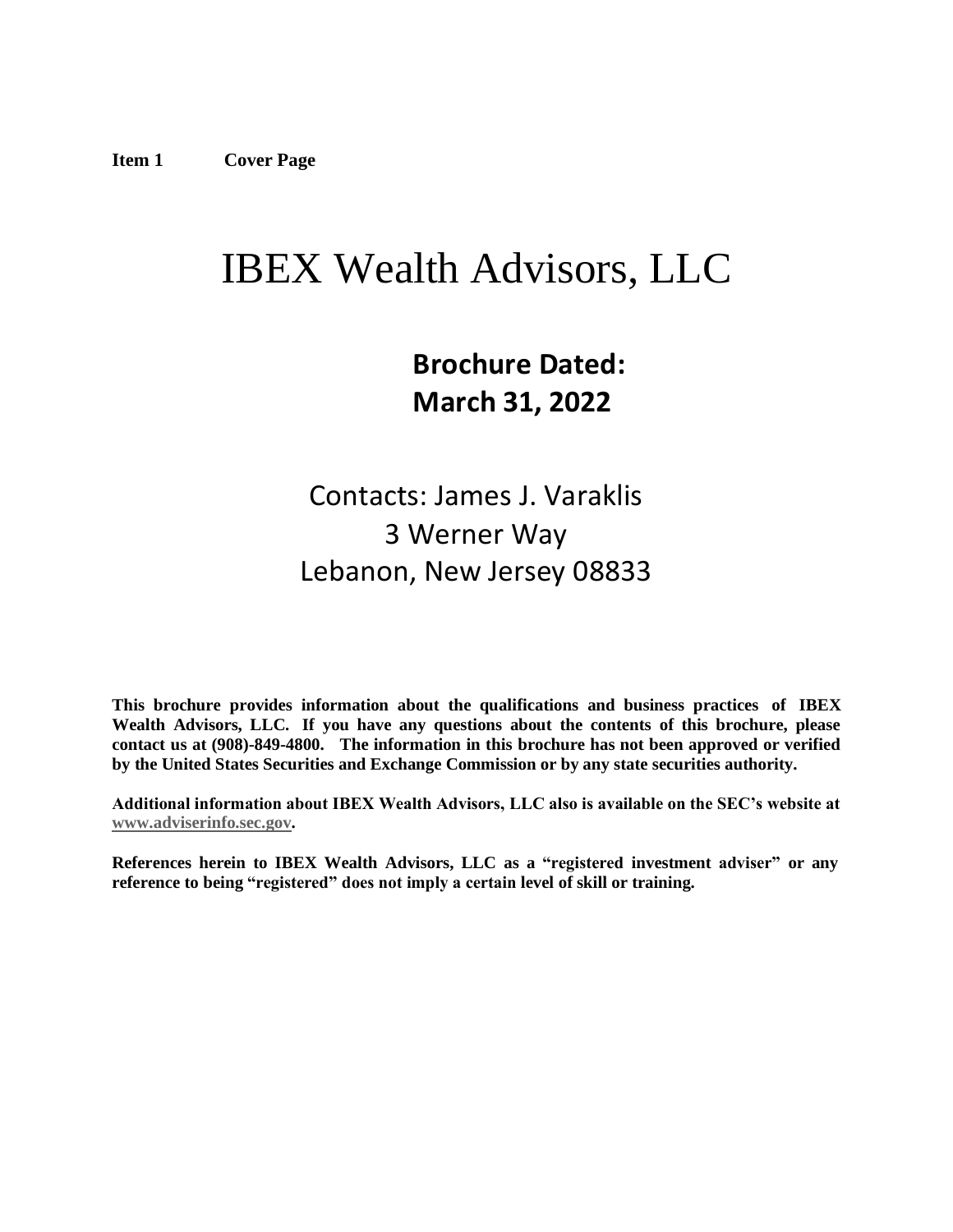#### <span id="page-1-0"></span>Item 2 **Material Changes**

There have been no material changes to IBEX's Disclosure Brochure since its last ADV Annual Amendment filing, made on March 19, 2021.

#### <span id="page-1-1"></span>Item 3 **Table of Contents**

| Item 1    |                                                                                          |  |
|-----------|------------------------------------------------------------------------------------------|--|
| Item 2    |                                                                                          |  |
| Item 3    |                                                                                          |  |
| Item 4    |                                                                                          |  |
| Item 5    |                                                                                          |  |
| Item 6    |                                                                                          |  |
| Item 7    |                                                                                          |  |
| Item 8    |                                                                                          |  |
| Item 9    |                                                                                          |  |
| Item $10$ |                                                                                          |  |
| Item 11   | Code of Ethics, Participation or Interest in Client Transactions and Personal Trading 13 |  |
| Item 12   |                                                                                          |  |
| Item $13$ |                                                                                          |  |
| Item $14$ |                                                                                          |  |
| Item $15$ |                                                                                          |  |
| Item $16$ |                                                                                          |  |
| Item 17   |                                                                                          |  |
| Item 18   |                                                                                          |  |
|           |                                                                                          |  |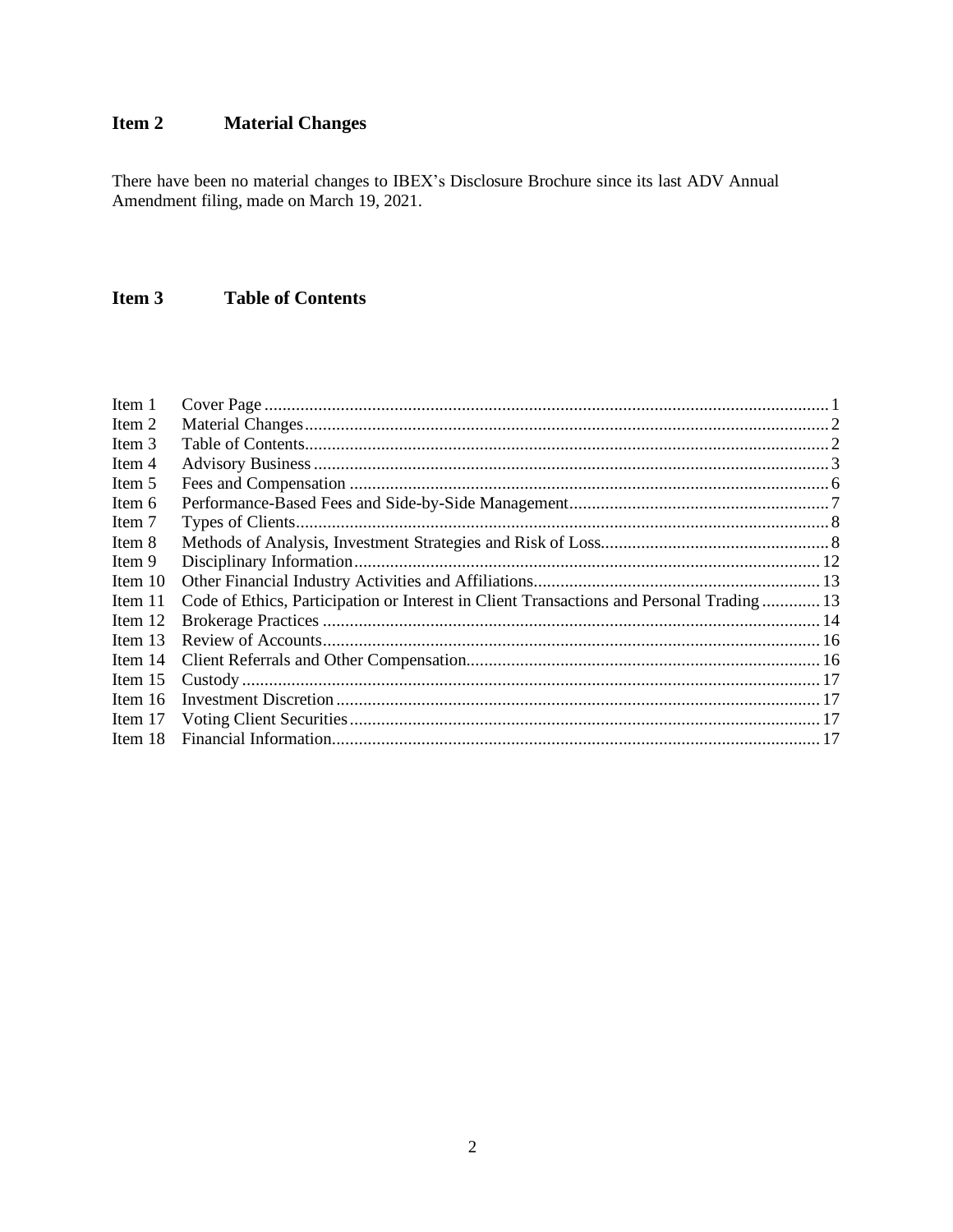#### <span id="page-2-0"></span>**Item 4 Advisory Business**

A. IBEX Wealth Advisors, LLC (the "Registrant") is a limited liability company formed in December 2012 in the state of New Jersey. The Registrant became registered as an Investment Adviser Firm in January 2014. The Registrant is owned by Glenn E. Stephenson, James J. Varaklis, and Phillip Rongo. Mr. Stephenson is the Managing Member.

B.

#### **INVESTMENT MANAGEMENT SERVICES**

The Registrant provides discretionary investment advisory services on a *fee* basis. The Registrant's annual investment advisory fee is based upon a percentage (%) of the market value of the assets placed under the Registrant's management.

Prior to engaging the Registrant to provide investment advisory services, clients are required to enter into an Investment Advisory Agreement with the Registrant setting forth the terms and conditions of the engagement.

Registrant provides investment advisory services specific to the needs of each client. Prior to providing investment advisory services, an investment adviser representative will ascertain each client's investment objectives. Thereafter, the Registrant will allocate or recommend that the client allocate investment assets consistent with their designated investment objectives.

#### **FINANCIAL PLANNING AND CONSULTING SERVICES (STAND-ALONE)**

The Registrant may provide financial planning and/or consulting services (including investment and non-investment related matters, including estate planning and insurance planning) on a stand-alone separate fee basis.

Prior to engaging the Registrant to provide planning or consulting services, clients are required to enter into a *Financial Planning and Consulting Agreement* with Registrant setting forth the terms and conditions of the engagement (including termination), describing the scope of the services to be provided, and the portion of thefee that is due from the client prior to Registrant commencing services.

If requested by the client, Registrant may recommend the services of other professionals for implementation purposes, including certain of the Registrant's representatives in their individual capacities as registered representatives of LPL Financial ("*LPL*") and/or in their capacities as licensed insurance agents. (*See* disclosure below at Items 10.C below). The client is under no obligation to engage the services of any such recommended professionals. The client retains absolute discretion over all such implementation decisions and is free to accept or reject any recommendation from the Registrant.

It remains the client's responsibility to promptly notify the Registrant if there is ever any change in their financial situation or investment objectives for the purpose of reviewing, evaluating or revising Registrant's previous recommendations and/or services.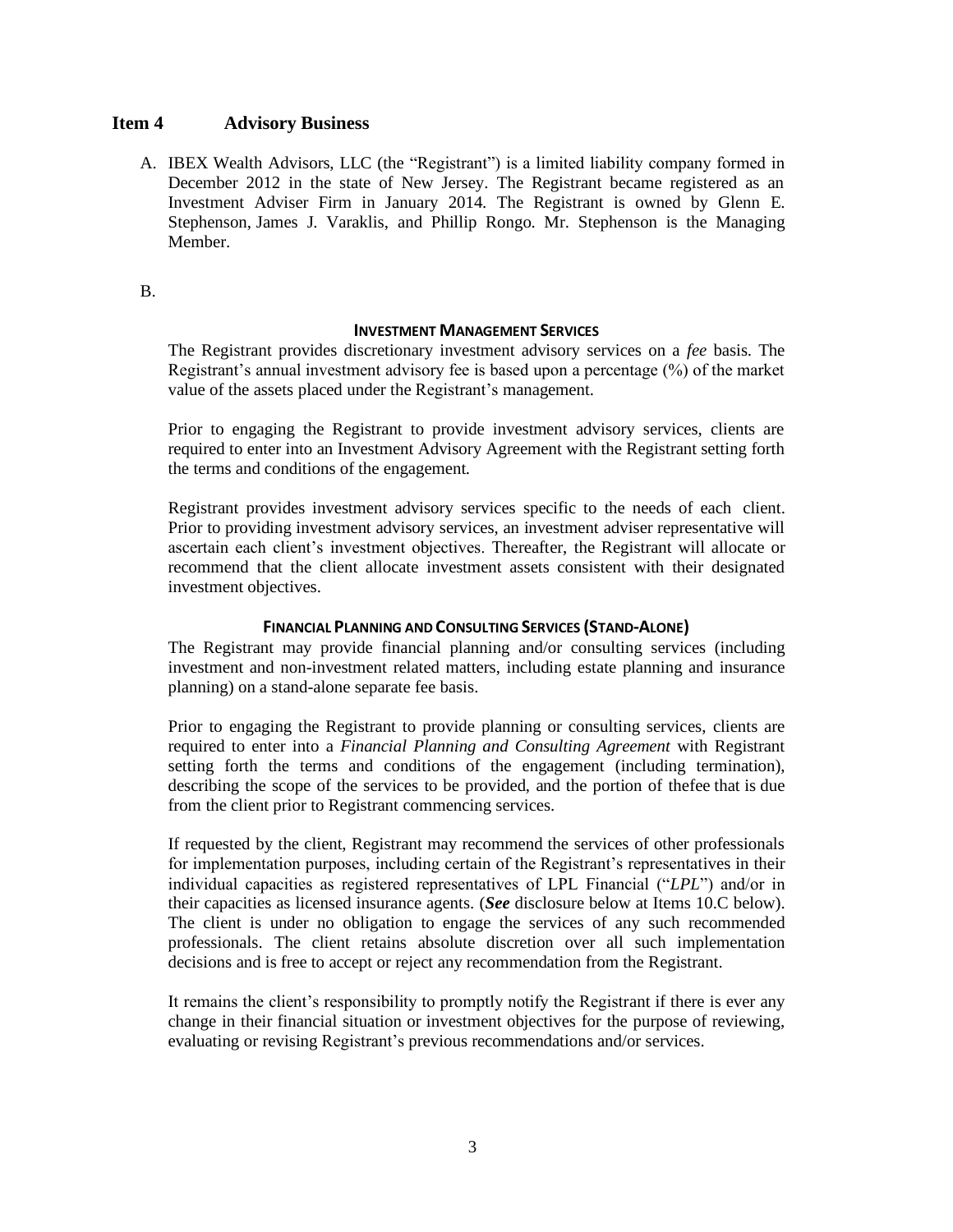#### **RETIREMENT PLAN SERVICES**

The Registrant provides retirement plan consulting/management services, pursuant to which it assists sponsors of self-directed retirement plans organized under the Employee Retirement Security Act of 1974 ("ERISA"). The terms and conditions of the engagement shall be set forth in a *Retirement Plan Services Agreement* between the Registrant and the plan sponsor.

If the plan sponsor engages the Registrant in an ERISA Section 3(21) capacity, the Registrant will assist with the selection and/or monitoring of investment options (generally open-end mutual funds and exchange traded funds) from which plan participants shall choose in self-directing the investments for their individual plan retirement accounts.

#### **MISCELLANEOUS**

#### **Limitations of Financial Planning and Non-Investment Consulting/Implementation.**

As indicated above, to the extent requested by a client, Registrant provide financial planning and related consulting services. Neither the Registrant nor its investment adviser representatives assist clients with the implementation of any financial plan, unless they have agreed to do so in writing. The Registrant does not monitor a client's financial plan, and it is the client's responsibility to revisit the financial plan with the Registrant, if desired.

The Registrant provides financial planning and related consulting services regarding noninvestment related matters, such as estate planning, tax planning, and insurance on an as needed basis.

The client is under no obligation to engage the services of any such recommended professional. The client retains absolute discretion over all such implementation decisions and is free to accept or reject any recommendation from Registrant and/or its representatives.

**Financial Planning and Aggregation Software Programs**. Registrant provides its clients with access to an online financial planning and aggregation software platform. The platform allows a clientto view his/her/its complete asset allocation, including those assets that Registrant does not manage (the "Excluded Assets"). Registrant does not provide investment management, monitoring, or implementation services for the Excluded Assets. Therefore, Registrant shall not be responsible for the investment performance of the Excluded Assets. Rather, the client and/or their advisor(s) that maintain management authority for the Excluded Assets, and not Registrant, shall be exclusively responsible forsuch investment performance.

The platform also provides access to other types of information, including financial planning concepts, which should not, in any manner whatsoever, be construed as services, advice, or recommendations provided by Registrant. The client may chooseto engage Registrant to manage some or all of the Excluded Assets pursuant to the terms and conditions of an *Investment Advisory Agreement* between Registrant and the client.

**Retirement Plan Rollovers – No Obligation / Conflict of Interest**: When the Registrant recommends that a client roll over their retirement plan assets into an account to be managed by the Registrant, the recommendation creates a conflict of interest when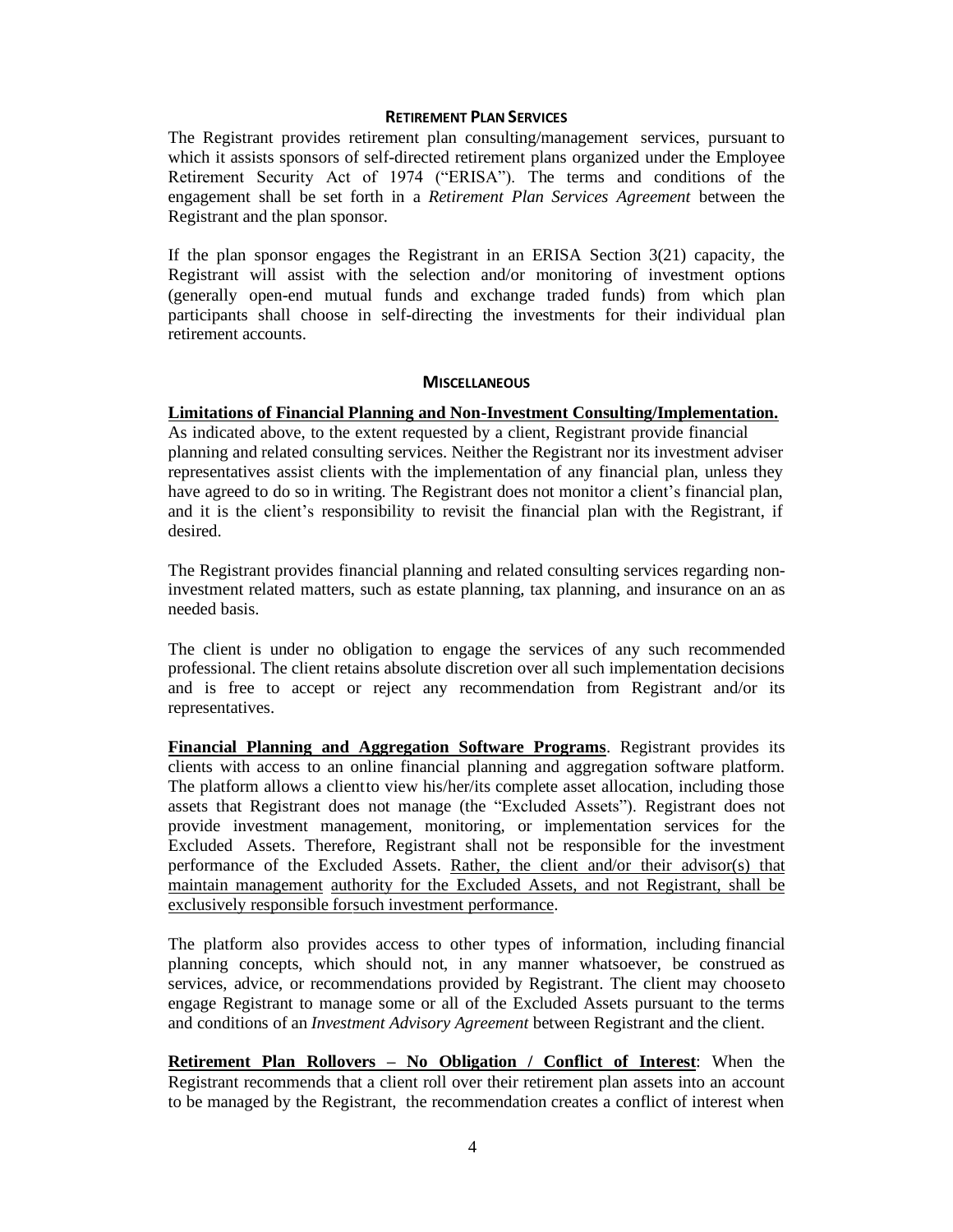the Registrant earns an advisory fee on the rolled over assets. No client is under any obligation to roll over retirement plan assets to an account managed by Registrant.

**Structured Notes**. The Registrant may purchase structured notes for client accounts. A structured note is a financial instrument that combines two elements, a debt security and exposure to an underlying asset or assets. It is essentially a note, carrying counter party risk of the issuer. However, the return on the note is linked to the return of an underlying asset or assets (such as the S&P 500 Index or commodities). It is this latter feature that makes structured products unique, as the payout can be used to provide some degree of principal protection, leveraged returns (but usually with some cap on the maximum return), and be tailored to a specific market or economic view. In addition, investors may receive long-term capital gains tax treatment if certain underlying conditions are met and the note is held for more than one year**.** Finally, structured notes may also have liquidity constraints, such that the sale thereof before maturity may be limited.

**Mutual Funds and Exchange Traded Funds**: Most mutual funds and exchange traded funds are available directly to the public. Therefore, a prospective client can obtain many of the funds that may be utilized by Registrant independent of engaging Registrant as an investment advisor. If a prospective client determines to do so, he/she will not receive Registrant's initial and ongoing investment advisory services.

In addition to Registrant's investment advisory fee described below, and transaction and/or custodial fees discussed below, clients will also incur, relative to all mutual fund and exchange traded fund purchases, charges imposed at the fund level (e.g. management fees and other fund expenses).

**Inverse/Enhanced Market Strategies.** The Registrant may utilize long and short mutual funds and/or exchange traded funds that are designed to perform in either an: (1) inverse relationship to certain market indices (at a rate of 1 or more times the inverse [opposite] result of the corresponding index) as an investment strategy and/or for the purpose of hedging against downside market risk; and (2) enhanced relationship to certain market indices (at a rate of 1 or more times the actual result of the corresponding index) as an investment strategy and/or for the purpose of increasing gains in an advancing market. There can be no assurance that any such strategy will prove profitable or successful. In light of these enhanced risks/rewards, a client may direct the Registrant, in writing, not to employ any or all such strategies for their accounts.

**Interval Funds**. When consistent with a client's investment objectives, Registrant may allocate investment assets to "interval funds." Investment companies structured as "interval funds" are generally designed for long-term investors that do not require daily liquidity. Shares in interval funds typically do not trade on the secondary market. Instead, their shares are subject to periodic redemption offers by the fund at a price based on net asset value. Accordingly, interval funds are subject to liquidity constraints. Interval funds investing in securities of companies with smaller market capitalizations, derivatives, or securities with substantial market and/or credit risk tend to have the greatest exposure to liquidity risk. Generally, the interval funds recommended by Registrant offer a two to three week period, on a quarterly basis, during which the client may seek the redemption of previously purchased interval funds.

C. The Registrant provides investment advisory services specific to the needs of each client. Prior to providing investment advisory services, an investment adviser representative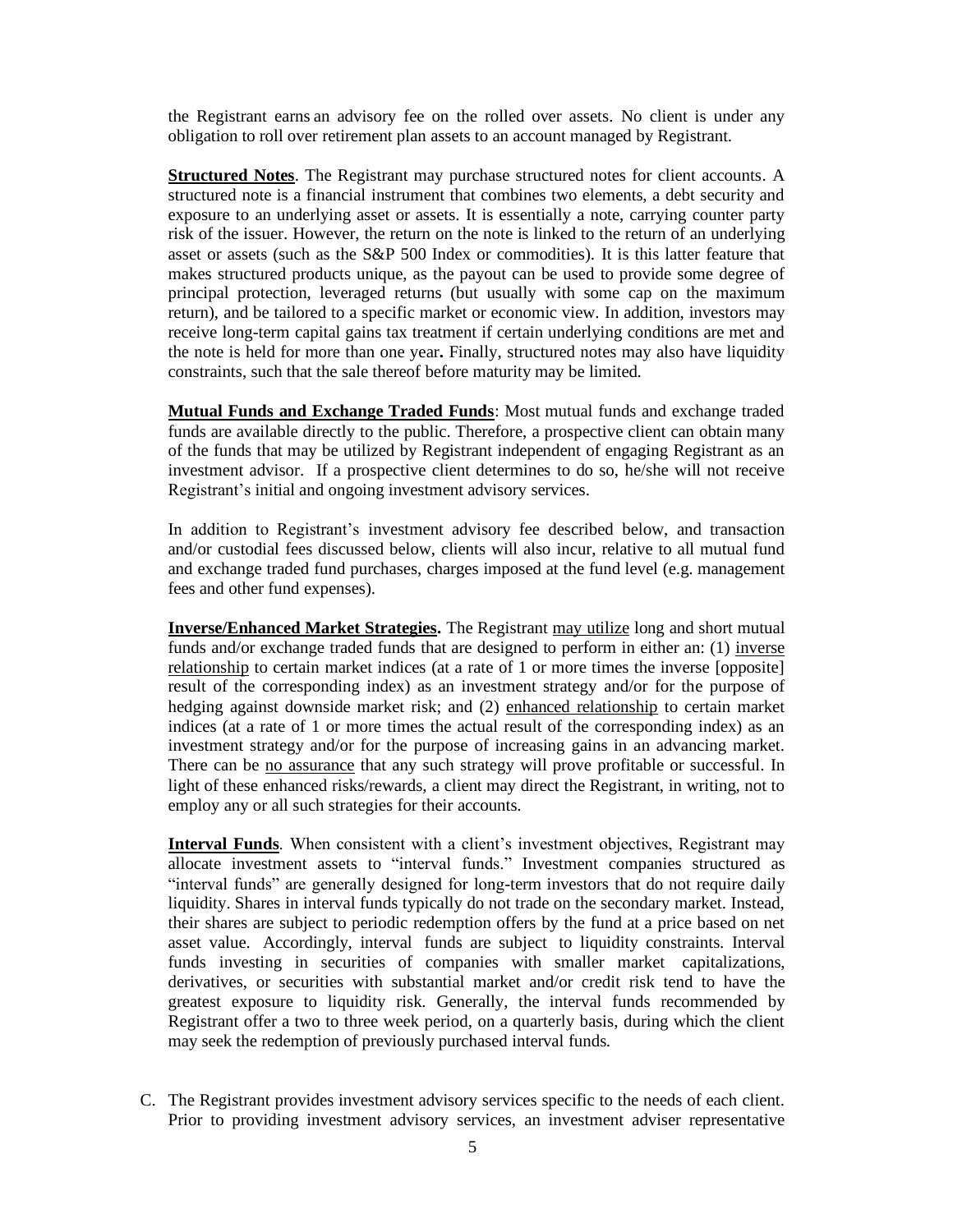ascertains each client's investment objective(s). The client may, at any time, impose reasonable restrictions, in writing, on the types of securities or on a specific security.

- D. Registrant does not offer a wrap fee program for its investment advisory services.
- <span id="page-5-0"></span>E. As of December 31, 2021, the Registrant had \$676,980,000 in assets under management on a discretionary basis.

#### **Item 5 Fees and Compensation**

A.

#### **INVESTMENT MANAGEMENT SERVICES**

The Registrant provides discretionary investment advisory services on a *fee* basis, the Registrant's annual investment advisory fee is negotiable up to 1.60% of thetotal assets placed under the Registrant's management/services and are based upon various objective and subjective factors. These factors include, but are notlimited to, the amount of the assets placed under the Registrant's management, the level and scope of the overall investment advisory services to be rendered and the complexity of the engagement. The services provided by the Registrant to any particular client could be available from other advisers at lower fees. All clients and prospective clients should be guided accordingly.

#### **FINANCIAL PLANNING AND CONSULTING SERVICES (STAND-ALONE)**

Registrant's planning and consulting fees are negotiable ranging from \$2,000to \$15,000 on a fixed fee basis, and from \$150 to \$300 on an hourly rate basis, dependingupon the level and scope of the service(s) required and the professional(s) rendering the service(s).

#### **RETIREMENT PLAN CONSULTING SERVICES**

The terms and conditions of the Registrant's retirement plan consulting services are set forth in a *Retirement Plan Consulting Agreement* between the Registrant and the plan sponsor. Registrant's retirement plan consulting fees vary based upon the value of the assets in the plan, the complexity of the engagement, and the level and scope of the overall services to be rendered.

- B. Clients may elect to have the Registrant's advisory fees deducted from their custodial account. Both Registrant's *Investment Advisory Agreement* and the custodial/clearing agreement authorize the custodian to debit the account for the amount of the Registrant's investment advisory fee and to directly remit that management fee to the Registrant in compliance with regulatory procedures. In the limited event that the Registrant bills the client directly, payment is due upon receipt of the Registrant's invoice.
- C. As discussed below, unless the client directs otherwise or an individual client's circumstances require, the Registrant recommends that *LPL* serve as the brokerdealer/custodian for client investment management assets. *LPL* charges brokerage commissions and/or transaction fees for effecting certain securities transactions.

In addition to Registrant's investment management fee, d/or transaction fees, clients will also incur, relative to all mutual fund and exchange traded fund purchases, charges imposed at the fund level (e.g. management fees and other fund expenses). Furthermore, the No Transaction Fee funds available through *LPL*'s Full Participating Funds List, will generate 12b-1 compensation for *LPL*. See Item 5.E for more information.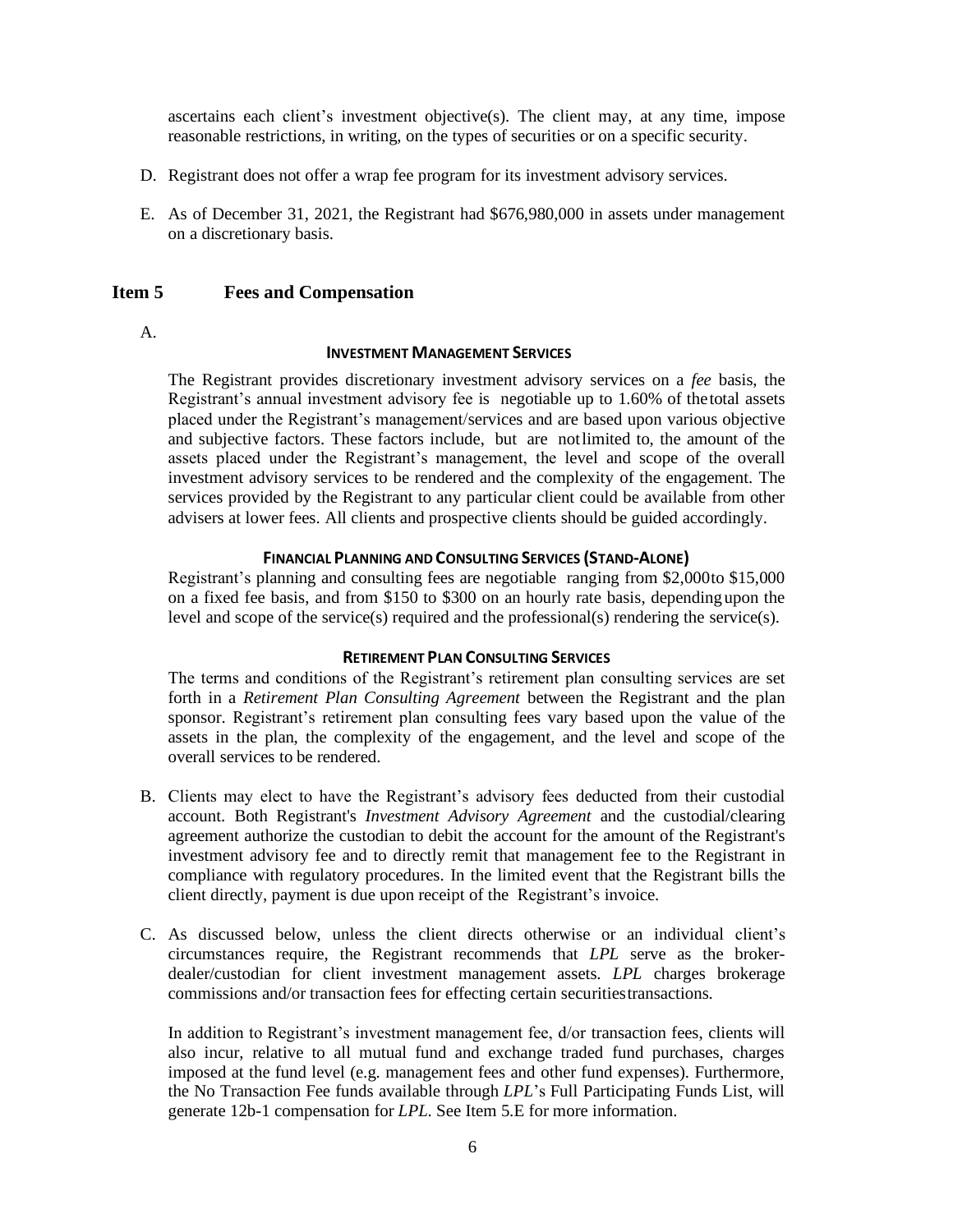D. Registrant's annual investment advisory fee shall be prorated and paid quarterly, in advance, based market value of the assets under management on the last business day of the previous quarter The Registrant shall adjust its quarterly advisory fee on a prorated basis for inflows and outflows during the prior billing period.

The *Investment Advisory Agreement* between the Registrant and the client will continuein effect until terminated by either party by written notice in accordance with the terms ofthe *Investment Advisory Agreement*. Upon termination, the Registrant shall refund the pro-rated portion of the advanced advisory fee paid based upon the number of days remaining in the billing quarter.

- E. **Securities Commission Transactions.** Clients who engage Registrant's representatives, in their individual capacities, as registered representatives of *LPL*, a FINRA member broker-dealer, to implement investment recommendations are charged a commission on those transactions. In the event the client chooses to purchase investment products through *LPL*, *LPL* charges brokerage commissions to effect securities transactions, a portion of which commissions *LPL* pays to Registrant's representatives, as applicable. The brokerage commissions charged by *LPL* may be higher or lower than those charged by other broker-dealers. In addition, *LPL*, relative to commission mutual fund purchases, may also receive additional ongoing 12b-1 trailing commission compensation directly from the mutual fund company during the period that the client maintains the mutual fund investment.
	- 1. **Conflict of Interest**: The recommendation that a client purchase a commission product from *LPL* presents a conflict of interest, as the receipt of commissions may provide an incentive to recommend investment products based on commissions to be received, rather than on a particular client's need. No client is under any obligation to purchase any commission products from Registrant's representatives.
	- 2. Clients may purchase investment products recommended by Registrant through other, non-affiliated broker dealers or agents.
	- 3. When Registrant's representatives sell an investment product on a commission basis, the Registrant does not charge an advisory fee in addition to the commissions paid by the client for such product. When providing services on an advisory fee basis, the Registrant's representatives do not also receive commission compensation for such advisory services. However, a client may engage the Registrant to provide investment management services on an advisory fee basis and separate from such advisory services purchase an investment product from Registrant's representatives on a separate commission basis.

#### <span id="page-6-0"></span>**Item 6 Performance-Based Fees and Side-by-Side Management**

Neither the Registrant nor any supervised person of the Registrant accepts performancebased fees.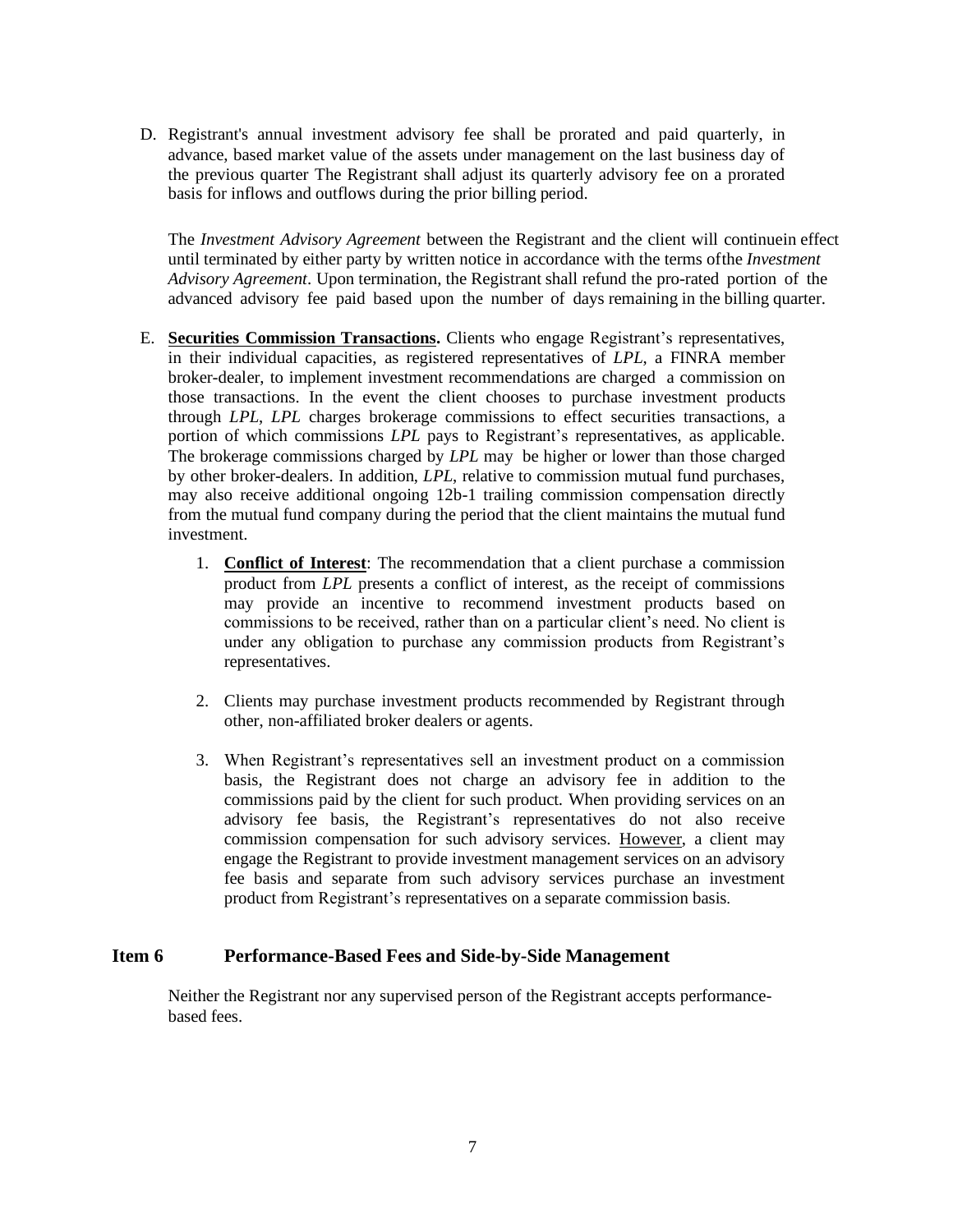### <span id="page-7-0"></span>**Item 7 Types of Clients**

The Registrant's clients include individuals, business entities, trusts,estates, pension and profit sharing plans not including the plan participants or government pension plans and charitable organizations.

#### <span id="page-7-1"></span>**Item 8 Methods of Analysis, Investment Strategies and Risk of Loss**

A. The Registrant utilize the following methods of security analysis:

- Fundamental (analysis performed on historical and present data, with the goal of making financial forecasts)
- Technical (analysis performed on historical and present data, focusing on price and trade volume, to forecast the direction of prices)
- Cyclical (analysis performed on historical relationships between price and market trends, to forecast the direction of prices)

The Registrant utilize the following investment strategies when implementing investment advice given to clients:

- Long Term Purchases (securities held at least a year)
- Short Term Purchases (securities sold within a year)
- Options (contract for the purchase or sale of a security at a predetermined price during a specific period of time)

**Investment Risk**. Different types of investments involve varying degrees of risk, and it should not be assumed that future performance of any specific investment or investment strategy (including the investments and/or investment strategies recommended or undertaken by the Registrant) will be profitable or equal any specific performance level(s). Investing in securities involves risk of loss that clients should be prepared to bear.

Investors generally face the following types of investment risks:

- Interest-rate Risk: Fluctuations in interest rates may cause investment prices to fluctuate. For example, when interest rates rise, yields on existing bonds become less attractive, causing their market values to decline.
- Market Risk: The price of a security, bond, or mutual fund may drop in reaction to tangible and intangible events and conditions. This type of risk may be caused by external factors independent of the fund's specific investments as well as due to the fund's specific investments. Additionally, each security's price will fluctuate based on market movement and emotion, which may, or may not be due to the security's operations or changes in its true value. For example, political, economic and social conditions may trigger market events which are temporarily negative, or temporarily positive.
- Inflation Risk: When any type of inflation is present, a dollar today will not buy as much as a dollar next year, because purchasing power is eroding at the rate of inflation.
- Reinvestment Risk: This is the risk that future proceeds from investments may have to be reinvested at a potentially lower rate of return (i.e. interest rate). This primarily relates to fixed income securities.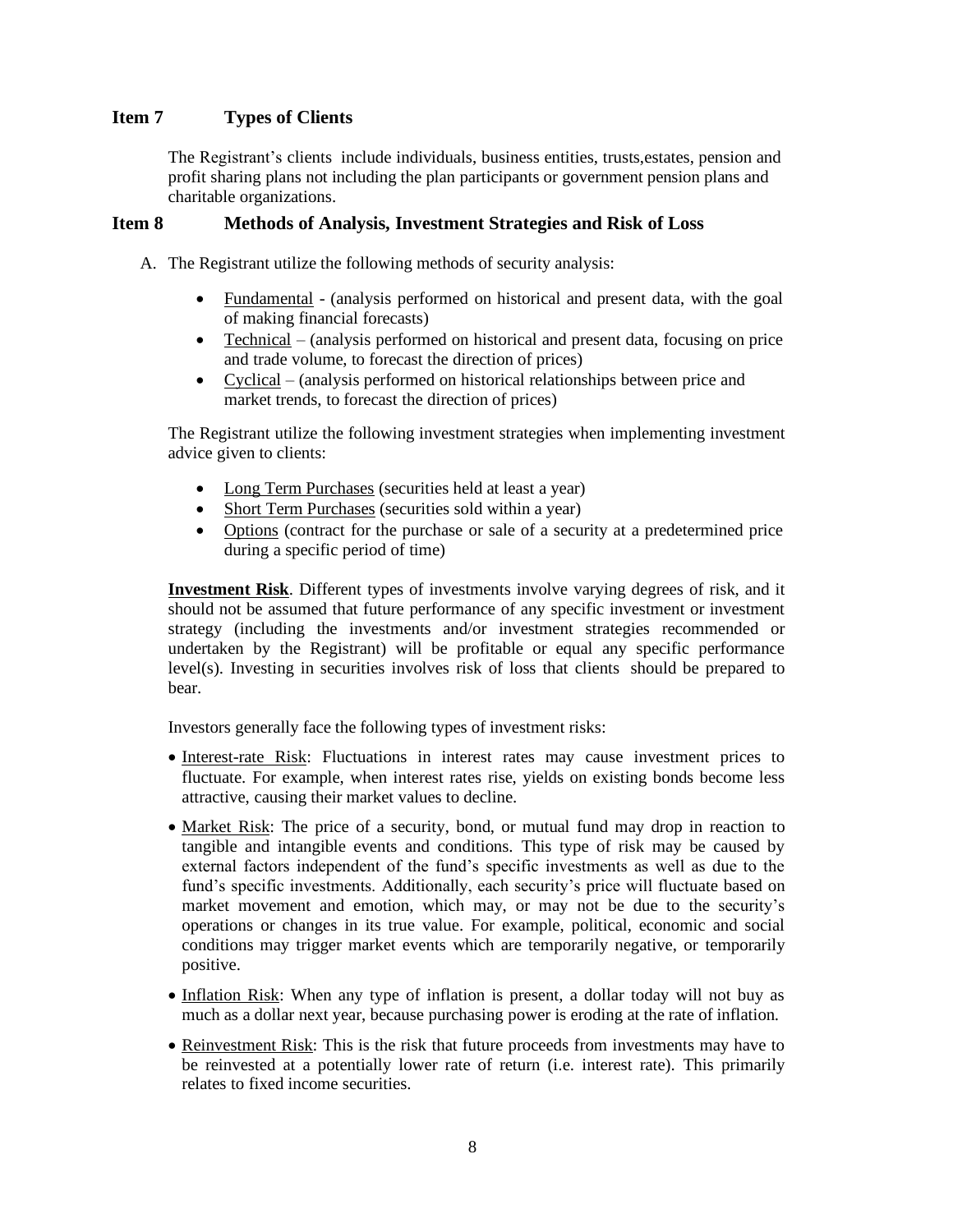- Liquidity Risk: Liquidity is the ability to readily convert an investment into cash. Generally, assets are more liquid if many traders are interested in a standardized product. For example, Treasury Bills are highly liquid, while real estate properties are not.
- Financial Risk: Excessive borrowing to finance a business' operations increases the risk of profitability, because the company must meet the terms of its obligations in good times and bad. During periods of financial stress, the inability to meet loan obligations may result in bankruptcy and/or a declining market value.
- B. Methods of Analysis .

Every method of analysis has its own inherent risks. To perform an accurate market analysis the Registrant must have access to current/new market information. The Registrant has no control over the dissemination rate of market information; therefore, unbeknownst to the Registrant, certain analyses may be compiled with outdated market information, severely limiting the value of the Registrant's analysis. Furthermore, an accurate market analysis can only produce a forecast of the direction of market values. There can be no assurances that a forecasted change in market value will materialize into actionable and/or profitable investment opportunities.

The Registrant's primary investment strategies - Long Term Purchases and Short Term Purchases - are fundamental investment strategies. However, every investment strategy has its own inherent risks and limitations. For example, longer term investment strategies require a longer investment time period to allow for the strategy to potentially develop. Shorter term investment strategies require a shorter investment time period to potentially develop but, as a result of more frequent trading, may incur higher transactional costs when compared to a longer term investment strategy.

In addition to the fundamental investment strategies discussed above, the Registrant may also implement and/or recommend options transactions. This strategy has a high level of inherent risk.

The use of options transactions as an investment strategy involves a high level of inherent risk. Option transactions establish a contract between two parties concerning the buying or selling of an asset at a predetermined price during a specific period of time. During the term of the option contract, the buyer of the option gains the right to demand fulfillment by the seller. Fulfillment may take the form of either selling or purchasing a security depending upon the nature of the option contract. Generally, the purchase or the recommendation to purchase an option contract by the Registrant shall be with the intent of offsetting/"hedging" a potential market risk in a client's portfolio.

Although the intent of the options-related transactions that may be implemented by the Registrant is to hedge against principal risk, certain of the options-related strategies (i.e. straddles, short positions, etc.), may, in and of themselves, produce principal volatility and/or risk. Thus, a client must be willing to accept these enhanced volatility and principal risks associated with such strategies. In light of these enhanced risks, client may direct the Registrant, in writing, not to employ any or all such strategies for their accounts.

**Covered Call Writing**. Covered call writing is the sale of in-, at-, or out-of- the money call option against a long security position held in a client portfolio. This type of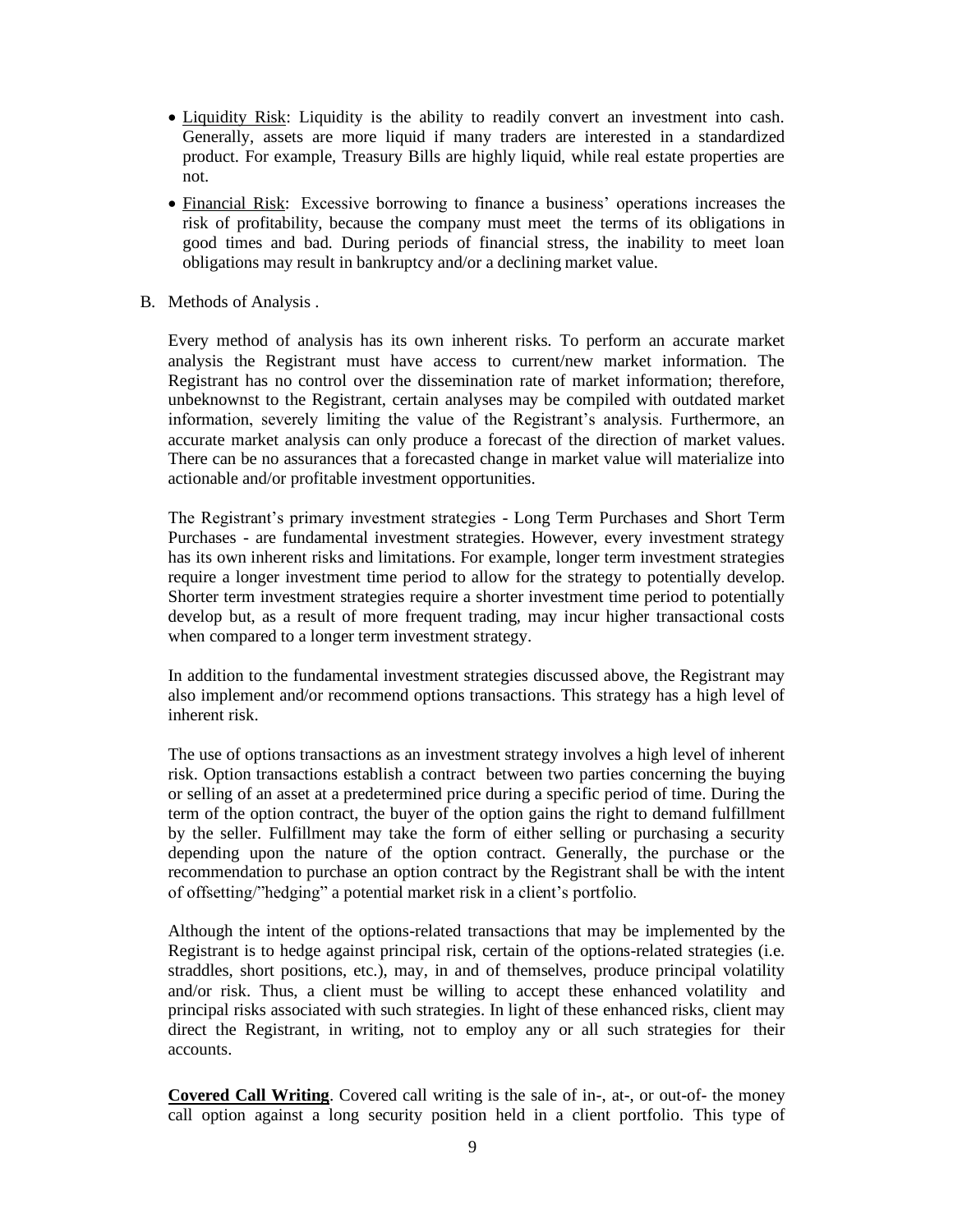transaction is used to generate income. It also serves to create downside protection in the event the security position declines in value. Income is received from the proceeds of the option sale. Such income may be reduced to the extent it is necessary to buy back the option position prior to its expiration. This strategy may involve a degree of trading velocity, transaction costs and significant losses if the underlying security has volatile price movement. Covered call strategies are generally suited for companies with little price volatility.

**Securities Based Loans**. Registrant does not generally recommend the use of margin loans or securities based loans (collectively, "SBLs") as an investment strategy, in which the client would leverage borrowed assets as collateral for the purchase of additional securities. However, Registrant may recommend that a client establish a margin account with the client's broker-dealer/custodian or their affiliated banks (each, an "SBL Lender") to access SBLs for financial planning and cash flow management purposes. For example, Registrant may deem it advisable for a client to borrow money on margin to pay bills or other expenses such as financing the purchase, construction, or maintenance of a real estate project. The Registrant does not receive any compensation in connection with a client's use of any SBLs.

The terms and conditions of each SBL are contained in a separate agreement between the client and the SBL Lender selected by the client, which terms and conditions may vary from client to client. Borrowing funds on margin is not suitable for all clients and is subject to certain risks, including but not limited to: increased market risk, increased risk of loss, especially in the event of a significant downturn; liquidity risk; the potential obligation to post collateral or repay the SBL if the SBL Lender determines that the value of collateralized securities is no longer sufficient to support the value of the SBL; the risk that the SBL Lender may liquidate the client's securities to satisfy its demand for additional collateral or repayment / the risk that the SBL Lender may terminate the SBL at any time. Before agreeing to participate in an SBL program, clients should carefully review the applicable SBL agreement and all risk disclosures provided by the SBL Lender including the initial margin and maintenance requirements for the specific program in which the client enrolls, and the procedures for issuing "margin calls" and liquidating securities and other assets in the client's accounts. The following describes some of the risks associated with SBLs, which Registrant recommends that clients consider before participating in an SBL program:

**Increased Portfolio Risk, Including the Risk for Potential Losses in the Event of a Downturn** - Borrowing money on margin to pay bills or other expenses increases a client's level of exposure to market risk and volatility. The more money a client borrows on margin, the greater the market risk. This is especially true in the event of a significant downturn in the value of the assets used to collateralize the SBL. In some circumstances, clients may lose more money than they originally invested and borrowed. As the marginable investments in a client's portfolio provide the collateral for the SBL, the value of that collateral fluctuates according to market activity, while the amount the client borrows stays the same.

**The Potential Obligation to Post Collateral or Repay the SBL if the SBL Lender Determines that the Value of Collateralized Securities is No Longer Sufficient to Support the Value of the SBL** - The SBL requires a certain minimum value of equity to continue service of the SBL (the "Maintenance Requirement"). If the value of the client's portfolio securities decline in value, so does the value of the collateral supporting the SBL. If the value of the SBL collateral declines to an amount where it is no longer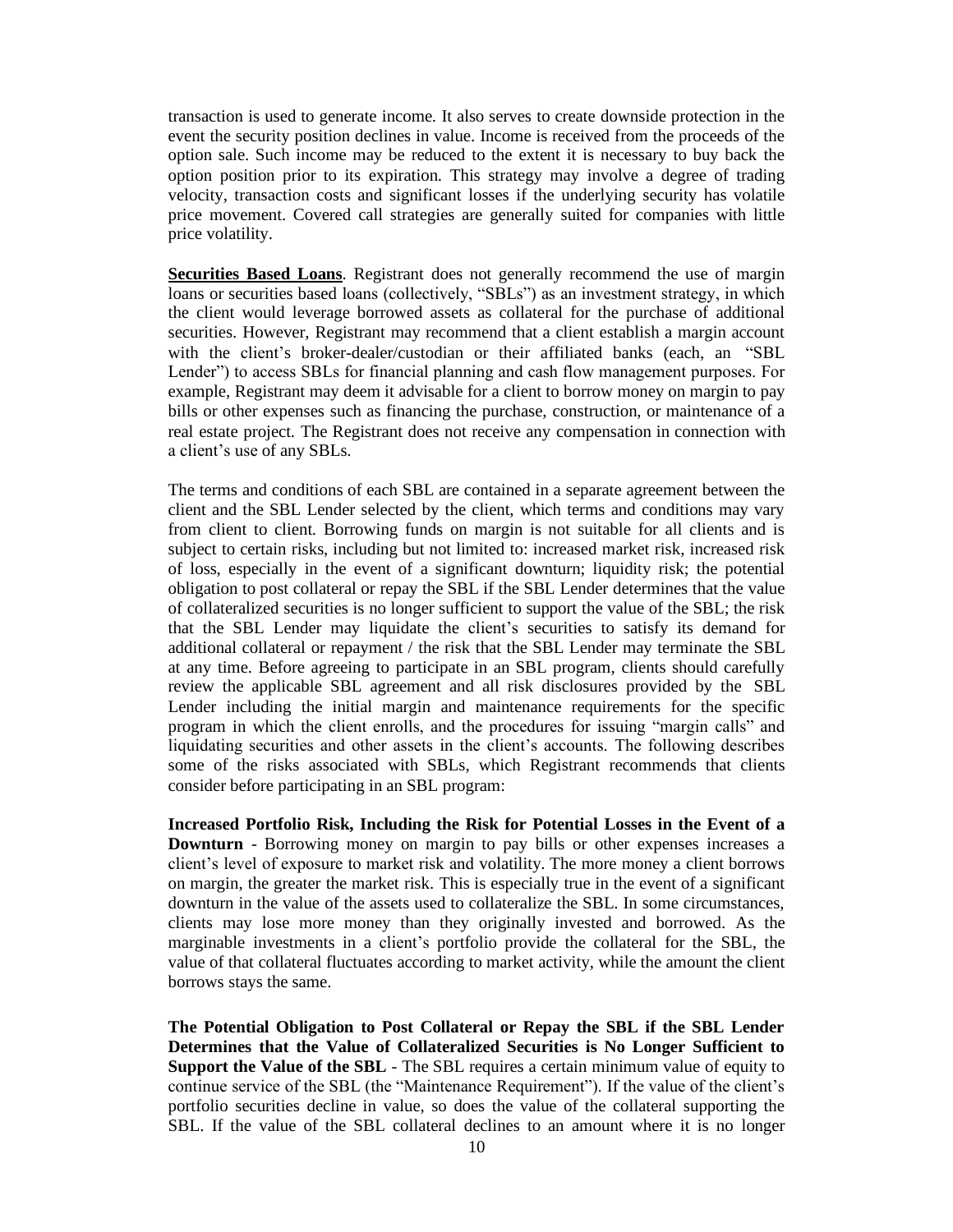sufficient to support the borrower's line of credit or loan, the SBL Lender will issue a "Maintenance Call" (also referred to as a "margin call"). In that event, the client would be required to post additional collateral or repay the SBL within a specified period of time. The SBL Lender is also commonly entitled to increase its Maintenance Requirement at any time, without having to provide prior written notice to the borrower. As a result, borrowers are subject to risk of repayment of the loan and should be aware of such risks when foregoing a traditional mortgage to finance a real estate purchase.

**The Risk that the SBL Lender may Liquidate the Client's Securities to Satisfy its Demand for Additional Collateral or Repayment** - The SBL Lender commonly reserves the right to render the borrower's repayment immediately due, and/or terminate the SBL at any time without cause, at which point, the outstanding SBL balance would become immediately due and payable. However, if the borrower is unable to add additional collateral to their account or repay the loan with readily available cash, the SBL Lender can typically liquidate the borrower's securities and keep the cash to satisfy the Maintenance Call. When liquidating the securities of the borrower's investment portfolio, the SBL Lender usually reserves the right to decide which securities to sell to protect its interests, and is not necessarily required to provide written notice of its intentions to liquidate. Accordingly, clients who borrow money through an SBL should be aware of this risk and that such risk is not limited to the margin in the client's account which could result in the client having to owe additional money or collateral to the SBL lender after the positions are liquidated. It is therefore possible that a client can lose more money than what the client originally invested into the portfolio.

**Liquidity Risk** - SBLs also have a significant effect on the liquidity of a client's portfolio. Namely, a security (whether an equity, mutual fund or ETF) that is used as collateral for an SBL loses its liquidity as long as the SBL is outstanding. Decreased liquidity increases portfolio risk and restricts a client's access to their funds, which clients should strongly consider before using an SBL.

C. Currently, the Registrant primarily allocates client investment assets among various mutual funds (including closed end funds) and exchange traded funds ("ETFs") (including inverse ETFs and/or mutual funds that are designed to perform in an inverse relationship to certain market indices) and individual equities (stocks), debt instruments (bonds), separately managed accounts and alternative investments on a discretionary basis in accordance with the client's designated investment objective(s).

As discussed above in Item 5.C, the Registrant selects certain No Transaction Fee ("NTF") funds available through *LPL*'s Full Participating Funds List. These NTF funds generally have a higher internal expense ratio than Non-Participating Funds. Funds with a sales load and/or a higher internal expense ratio will impact the fund's performance and, consequently, the performance of a client's account over time.

The Registrant also allocates investment management assets of its client accounts, on a discretionary basis, among one or more of its asset allocation programs (i.e. Aggressive, Moderately Aggressive, Moderate, and Conservative) as designated on the Investment Advisory Agreement. Registrant's asset allocation strategies have been designed to comply with the requirements of Rule 3a-4 of the Investment Company Act of 1940. Rule 3a-4 provides similarly managed investment programs, such as Registrant's asset allocation programs, with a non-exclusive safe harbor from the definition of an investment company.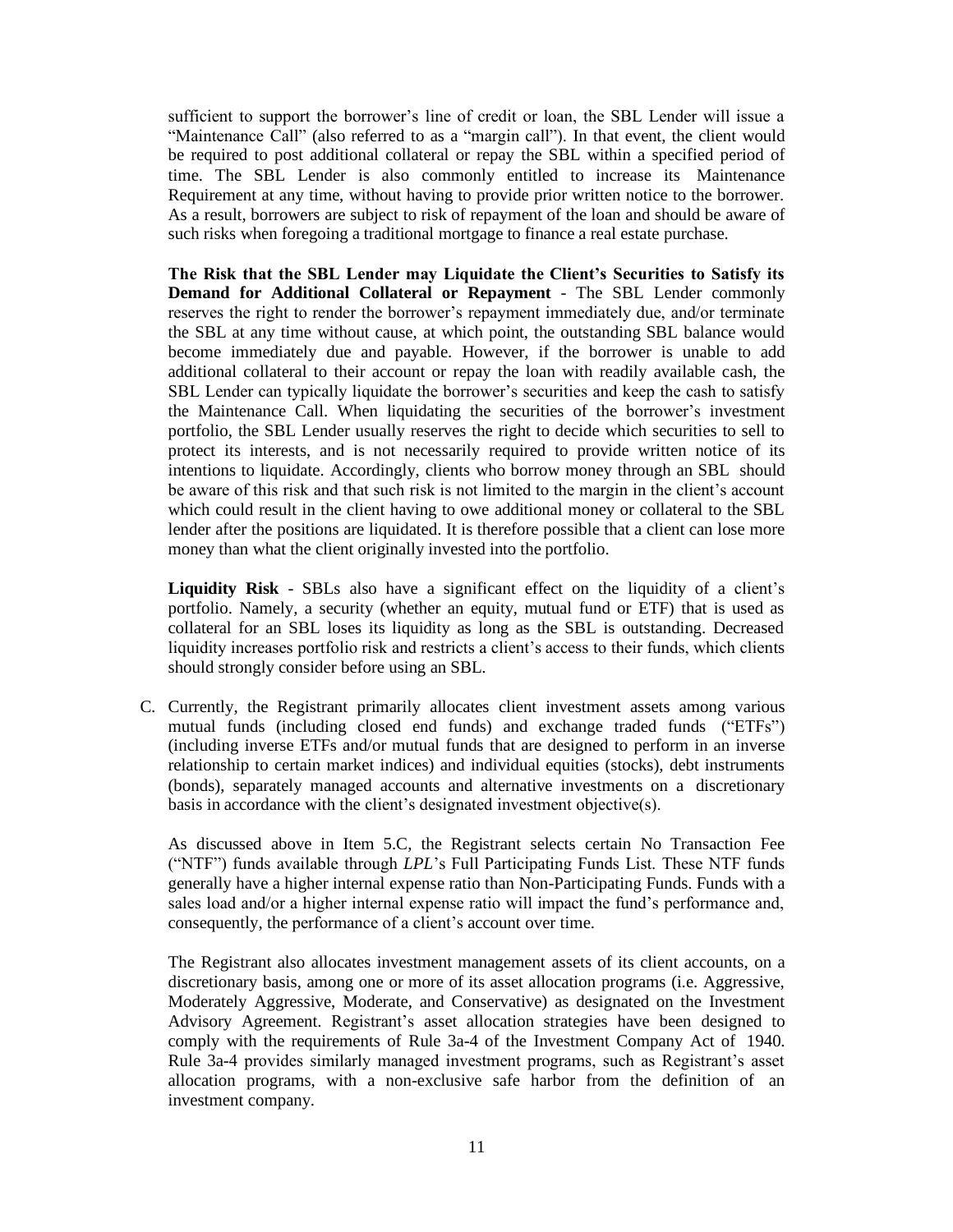Registrant's investment programs may involve above-average portfolio turnover which could negatively impact upon the net after-tax gain experienced by an individual client in a taxable account.

**Epidemics, Pandemics, Outbreaks of Disease and Public Health Issues**. Our business activities could be materially adversely affected by pandemics, epidemics and outbreaks of disease in Asia, Europe, North America and/or globally or regionally, such as COVID-19, Ebola, H1N1 flu, H7N9 flu, H5N1 flu, Severe Acute Respiratory Syndrome (SARS), and/or other epidemics, pandemics, outbreaks of disease, viruses and/or public health issues. Specifically, COVID-19 spread rapidly around the world since its initial emergence in China in December 2019 and severely negatively affected the global economy and equity markets (including, in particular, equity markets in Asia, Europe and the United States). Although the long-term effects or consequences of COVID-19 and/or other epidemics, pandemics and outbreaks of disease cannot always be predicted, previous occurrences of other pandemics, epidemics and other outbreaks of disease, such as H5N1 flu, H1N1 flu, SARS and the Spanish flu, had a material adverse effect on the economies and markets of those countries and regions in which they were most prevalent. Any occurrence or recurrence (or continued spread) of an outbreak of any kind of epidemic, communicable disease or virus or major public health issue could cause a slowdown in the levels of economic activity generally (or cause the global economy to enter into a recession or depression), which would adversely affect the business, financial condition and operations of the Adviser. Should these or other major public health issues, including pandemics, arise or spread farther (or continue to spread or materially impact the day to day lives of persons around the globe), the Adviser could be adversely affected by more stringent travel restrictions, additional limitations on the Adviser's operations or business and/or governmental actions limiting the movement of people between regions and other activities or operations (or to otherwise stop the spread or continued spread of any disease or outbreak).

**Geopolitical Risk**: Geopolitical and other events (e.g., war or terrorism) may disrupt securities markets and adversely affect global economies and markets, thereby decreasing the value of an account's investments. Sudden or significant changes in the supply or prices of commodities or other economic inputs such as oil may have material and unexpected effects on both global securities markets and individual countries, regions, sectors, companies, or industries, which could significantly reduce the value of an account's investments. War, terrorism and related geopolitical events have led, and in the future may lead, to increased short-term market volatility and may have adverse long-term effects on U.S. and world economies and markets generally.

#### <span id="page-11-0"></span>**Item 9 Disciplinary Information**

Neither the Registrant nor any of its supervised persons have been the subject of a disciplinary action.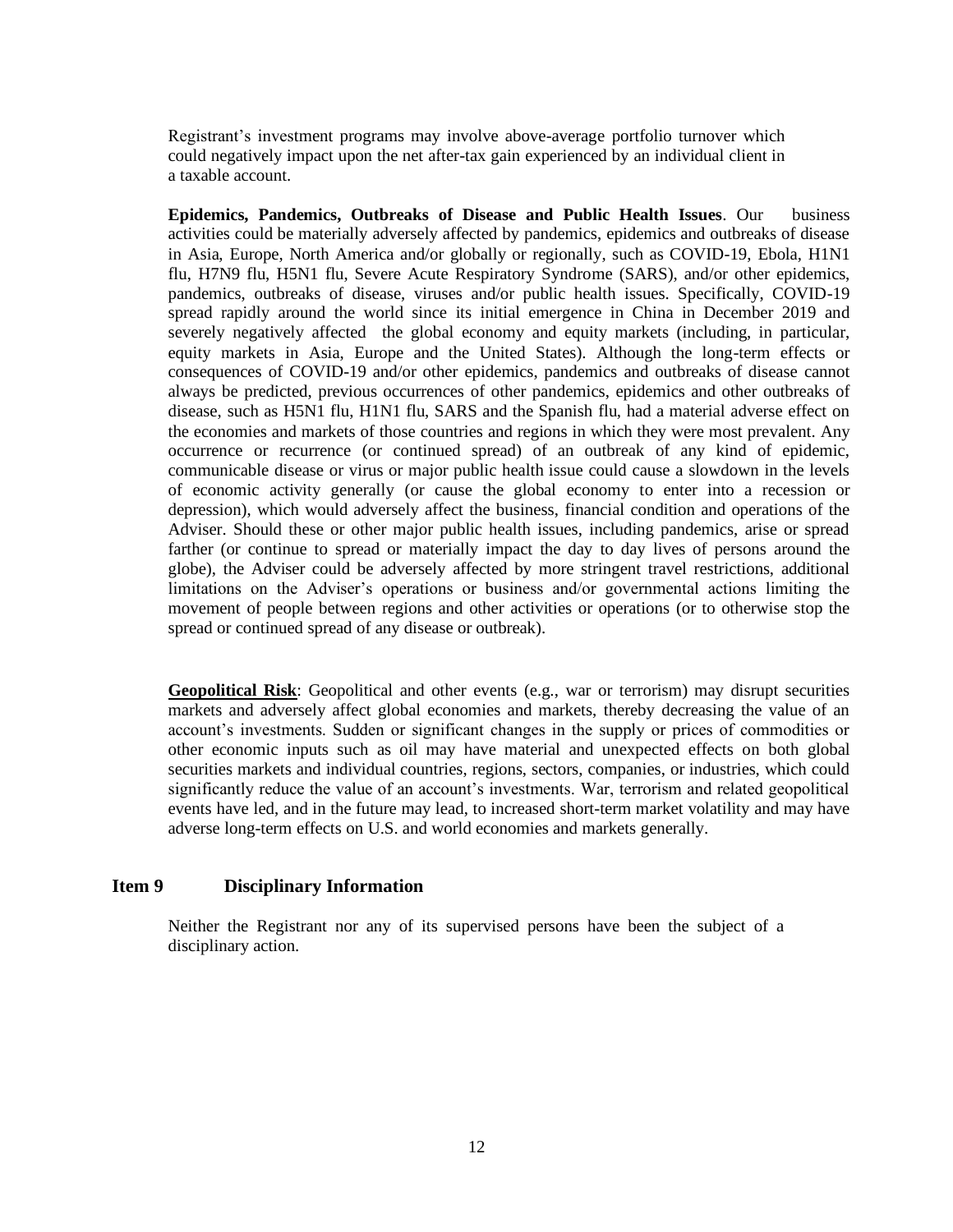#### <span id="page-12-0"></span>**Item 10 Other Financial Industry Activities and Affiliations**

- A. **Registered Representative of** *LPL* James J. Varaklis, Phillip Rongo, Glenn E. Stephenson and Denise P. Anderson are registered representatives of *LPL*, a FINRA member broker-dealer.
- B. **Broker Dealer** Certain of Registrant's representatives are registered representatives of *LPL*, a FINRA member broker-dealer. Clients can choose to engage these representatives, in their individual capacities, to effect securities brokerage transactions on a commission basis.

**Licensed Insurance Agents** James J. Varaklis, Phillip Rongo, Glenn E. Stephenson and Denise P. Anderson, in their individual capacity, are licensed insurance agents, and may recommend the purchase of certain insurance-related products on a commission basis.

Conflict of Interest: The recommendation by Registrant's representatives, that a client purchase a securities or insurance commission product presents a conflict of interest, as the receipt of commissions may provide an incentive to recommend investment products based on commissions received, rather than on a particular client's need. No client is under any obligation to purchase any commission products from Registrant's representatives. Clients are reminded that they may purchase securities or insurance products recommended by Registrant through other, non-affiliated registered representatives of a broker-dealer and/or insurance agents.

<span id="page-12-1"></span>C. The Registrant does not recommend or select other investment advisors for its clients for which it receives a fee.

### **Item 11 Code of Ethics, Participation or Interest in Client Transactions and Personal Trading**

A. The Registrant maintains an investment policy relative to personal securities transactions. This investment policy is part of Registrant's overall Code of Ethics, which serves to establish a standard of business conduct for all of Registrant's Representatives that is based upon fundamental principles of openness, integrity, honesty and trust, a copy of which is available upon request.

In accordance with Section 204A of the Investment Advisers Act of 1940, the Registrant also maintains and enforces written policies reasonably designed to prevent the misuse of material non-public information by the Registrant or any person associated with the Registrant.

B. The Registrant and/or representatives of the Registrant *may* buy or sell securities that are also recommended to clients. This practice may create a situation where the Registrant and/or representatives of the Registrant are in a position to materially benefit from the sale or purchase of those securities. Therefore, this situation creates a potential conflict of interest. Practices such as "scalping" (i.e., a practice whereby the owner of shares of a security recommends that security for investment and then immediately sells it at a profit

.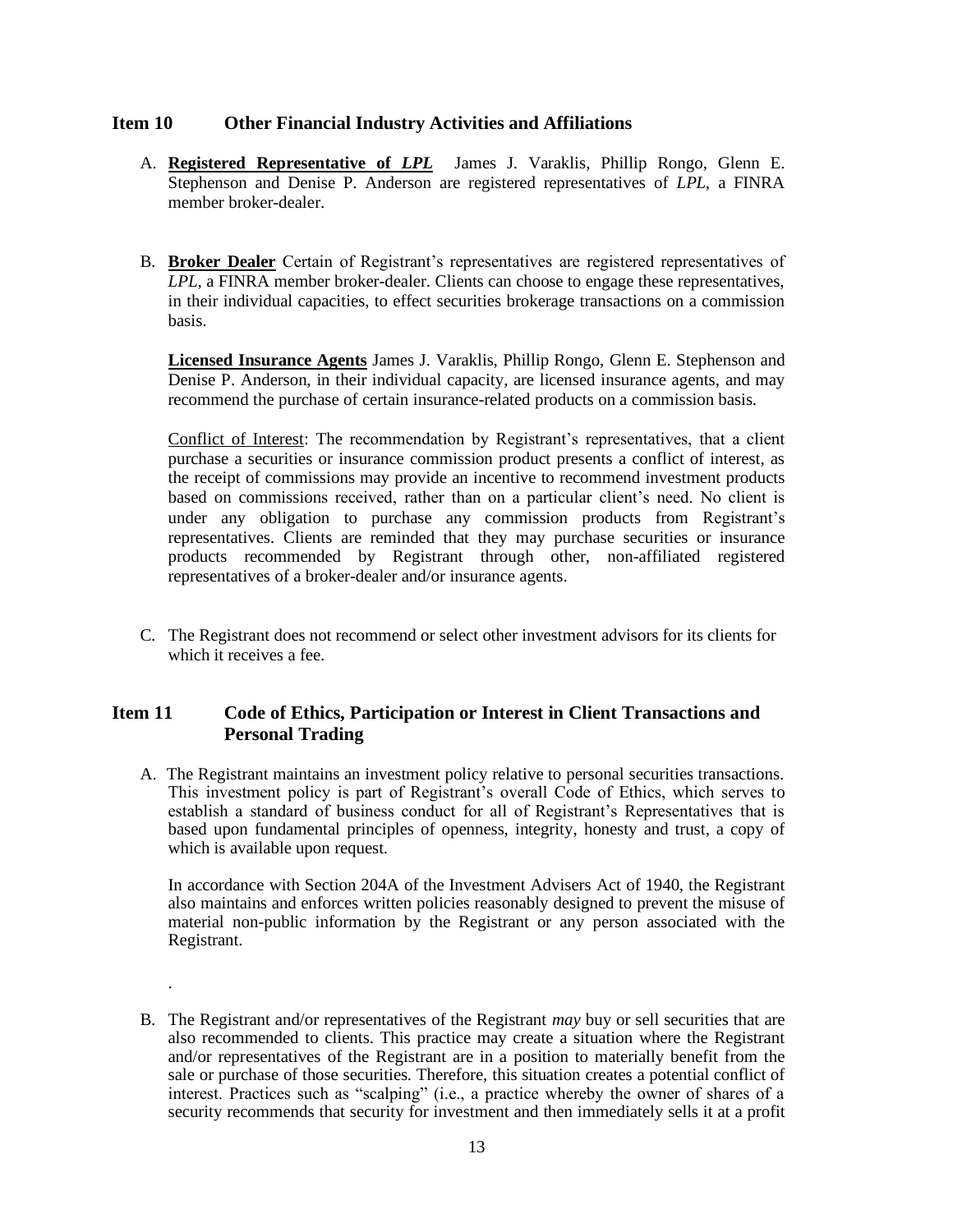upon the rise in the market price which follows the recommendation) could take place if the Registrant did not have adequate policies in place to detect such activities. In addition, this requirement can help detect insider trading, "front-running" (i.e., personal trades executed prior to those of the Registrant's clients) and other potentially abusive practices.

The Registrant has a personal securities transaction policy in place to monitor the personal securities transactions and securities holdings of each of the Registrant's Access Persons. The Registrant's securities transaction policy requires that Access Person of the Registrant must provide the Chief Compliance Officer or his/her designee with a written report of their current securities holdings on a periodic basis and personal securities transactions on a quarterly basis.

C. The Registrant and/or representatives of the Registrant *may* buy or sell securities, at or around the same time as those securities are recommended to clients. This practice creates a situation where the Registrant and/or representatives of the Registrant are in a position to materially benefit from the sale or purchase of those securities. Therefore, this situation creates a potential conflict of interest. The Registrant has a personal securities transaction policy in place to monitor the personal securities transaction and securities holdings of each of Registrant's Access Persons.

#### <span id="page-13-0"></span>**Item 12 Brokerage Practices**

A. In the event that the client requests that the Registrant recommend a brokerdealer/custodian for execution and/or custodial services (exclusive of those clients that may direct the Registrant to use a specific broker-dealer/custodian), Registrant generally recommends that investment management accounts be maintained at *LPL*. Prior to engaging Registrant to provide investment management services, the client will be required to enter into a formal *Investment Advisory Agreement* with Registrant setting forth the terms and conditions under which Registrant shall manage the client's assets, and a separate custodial/clearing agreement with each designated broker-dealer/ custodian.

Factors that the Registrant considers in recommending *LPL* (or any other brokerdealer/custodian to clients) include historical relationship with the Registrant, financial strength, reputation, execution capabilities, pricing, research, and service. Although the commissions and/or transaction fees paid by Registrant's clients shall comply with the Registrant's duty to seek best execution, a client may pay a commission that is higher than another qualified broker-dealer might charge to effect the same transaction where the Registrant determines, in good faith, that the commission/transaction fee is reasonable. In seeking best execution, the determinative factor is not the lowest possible cost, but whether the transaction represents the best qualitative execution, taking into consideration the full range of broker-dealer services, including the value of research provided, execution capability, commission rates, and responsiveness. Accordingly, although Registrant will seek competitive rates, it may not necessarily obtain the lowest possible commission rates for client account transactions. The brokerage commissions or transaction fees charged by the designated broker-dealer/custodian are exclusive of, and in addition to, Registrant's investment management fee. The Registrant's best execution responsibility is qualified if securities that it purchases for client accounts are mutual funds that trade at net asset value as determined at the daily market close.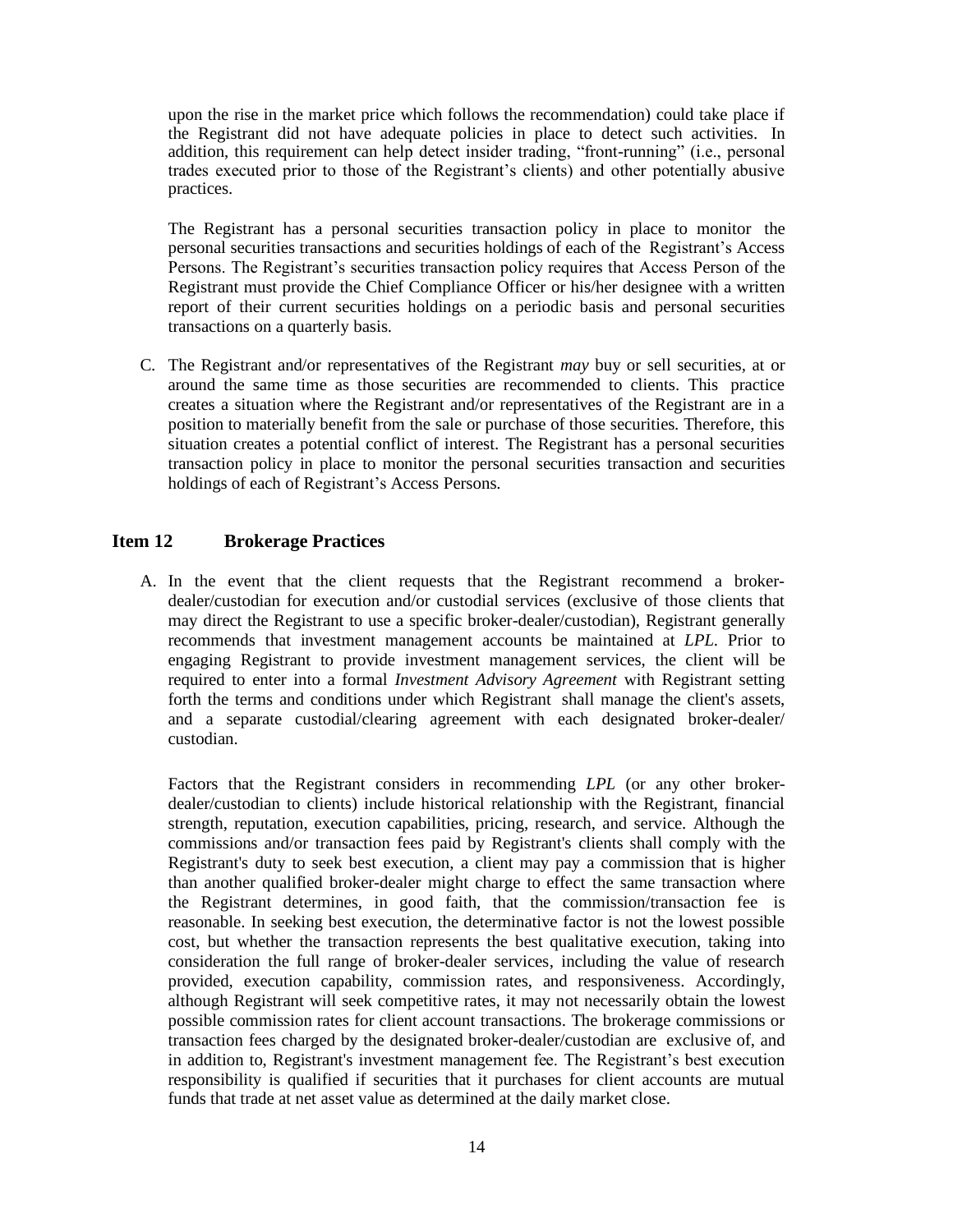#### 1. Research and Additional Benefits

.

Although not a material consideration when determining whether to recommend that a client utilize the services of a particular broker-dealer/custodian, Registrant receives from *LPL* (or another broker-dealer/custodian, investment platform, unaffiliated investment manager, vendor, unaffiliated product/fund sponsor, or vendor) support services and/or products, certain of which assist the Registrant to better monitor and service client accounts maintained at such institutions. Included within the support services that may be obtained by the Registrant may be investment-related research, pricing information and market data, software and other technology that provide access to client account data, compliance and/or practice management-related publications, discounted or gratis consulting services, discounted and/or gratis attendance at conferences, meetings, and other educational and/or social events, marketing support, computer hardware and/or software and/or other products used by Registrant in furtherance of its investment advisory business operations.

As indicated above, certain of the support services and/or products received may assist the Registrant in managing and administering client accounts. Others do not directly provide such assistance, but rather assist the Registrant to manage and further develop its business enterprise.

There is no corresponding commitment made by the Registrant to *LPL* or any other entity to invest any specific amount or percentage of client assets in any specific mutual funds, securities or other investment products as a result of the above arrangement.

2. The Registrant does not generally accept directed brokerage arrangements (when a client requires that account transactions be effected through a specific broker-dealer). In such client directed arrangements, the client will negotiate terms and arrangements for their account with that broker-dealer, and Registrant will not seek better execution services or prices from other broker-dealers or be able to "batch" the client's

transactions for execution through other broker-dealers with orders for other accounts managed by Registrant. As a result, client may pay higher commissions or other transaction costs or greater spreads, or receive less favorable net prices, on transactions for the account than would otherwise be the case.

In the event that the client directs Registrant to effect securities transactions for the client's accounts through a specific broker-dealer, the client correspondingly acknowledges that such direction may cause the accounts to incur higher commissions or transaction costs than the accounts would otherwise incur had the client determined to effect account transactions through alternative clearing arrangements that may be available through Registrant. Higher transaction costs adversely impact account performance. **Please Also Note**: Transactions for directed accounts will generally be executed following the execution of portfolio transactions for non-directed accounts

B. To the extent that the Registrant provides investment management services to its clients, the transactions for each client account generally are effected independently, unless the Registrant decides to purchase or sell the same securities for several clients at approximately the same time. The Registrant may (but is not obligated to) combine or "bunch" such orders to seek best execution, to negotiate more favorable commission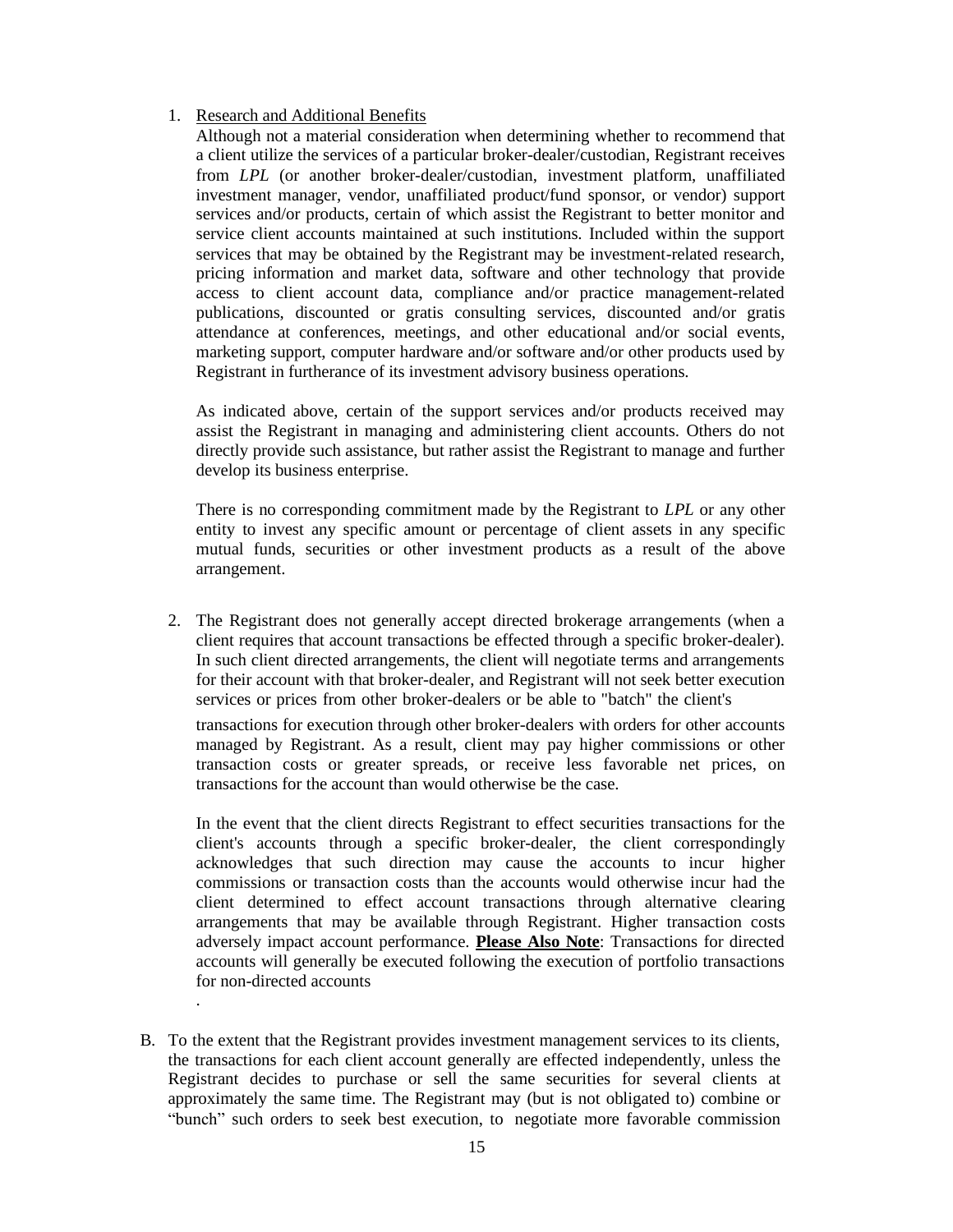rates or to allocate equitably among the Registrant's clients differences in prices and commissions or other transaction costs that might have been obtained had such orders been placed independently. Under this procedure, transactions will be averaged as to price and will be allocated among clients in proportion to the purchase and sale orders placed for each client account on any given day. The Registrant shall not receive any additional compensation or remuneration as a result of such aggregation.

#### <span id="page-15-0"></span>**Item 13 Review of Accounts**

- A. For those clients to whom Registrant provides investment advisory services, account reviews are conducted on a periodic basis by the Registrant's Principal, at least annually. All investment supervisory clients are advised that it remains their responsibility to advise the Registrant of any changes in their investment objectives and/or financial situation. All clients (in person or via telephone) are encouraged to review financial planning issues (to the extent applicable), investment objectives and account performance with the Registrant on an annual basis.
- B. The Registrant may conduct account reviews on an other than periodic basis upon the occurrence of a triggering event, such as a change in client investment objectives and/or financial situation, market corrections and client request.
- C. Clients are provided, at least quarterly, with written transaction confirmation notices and regular written summary account statements directly from the broker-dealer/custodian and/or program sponsor for the client accounts. The Registrant may also provide a written periodic report summarizing account activity and performance.

#### <span id="page-15-1"></span>**Item 14 Client Referrals and Other Compensation**

A. As referenced in Item 12.A.1 above, the Registrant receives an economic benefit from *LPL*. The Registrant, without cost (and/or at a discount), receives support services and/or products from *LPL*.

There is no corresponding commitment made by the Registrant to *LPL* or any other entity to invest any specific amount or percentage of client assets in any specific mutual funds, securities or other investment products as a result of the above arrangement.

B. Registrant has a solicitation agreement in place in which the Registrant pays the solicitor a referral fee in accordance with the requirements of Rule 206(4)-3 of the Investment Advisers Act of 1940, and any corresponding state securities law requirements. Any such referral fee shall be paid solely from the Registrant's investment advisory fee and shall not result in any additional charge to the client. If the client is introduced to the Registrant by an unaffiliated solicitor, the solicitor, at the time of the solicitation, is required to: disclose the nature of their solicitor relationship, provide each prospective client with a copy of the Registrant's written Brochure and a copy of the written disclosure statement from the solicitor to the client disclosing the terms of the solicitation arrangement between the Registrant and thesolicitor, including the compensation to be received by the solicitor from the Registrant.